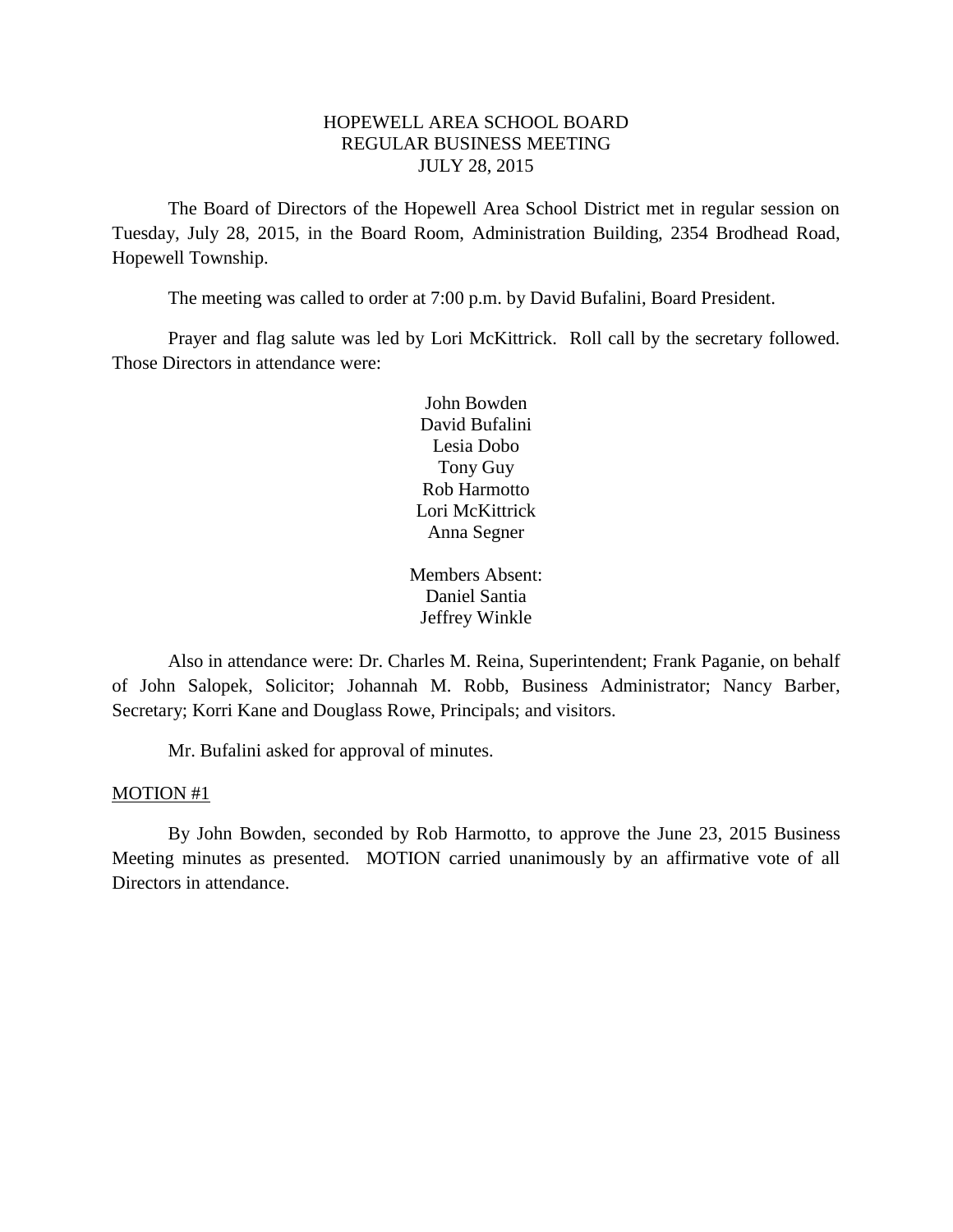### MOTION #2

By Lesia Dobo, seconded by Lori McKittrick, to approve items (1) through (3) as presented in accordance with School Board's agreement for grouping items in a single motion. MOTION carried unanimously by an affirmative vote of all Directors in attendance.

## Tax Collectors' Report

1. Recommendation to accept report for taxes collected for the month of June 2015, as presented, and make said report a part of these minutes.

### Treasurer's Report

2. Recommendation to accept report of the Treasurer for the month of June 2015, as presented, and make said report a part of these minutes.

### Financial Statements

3. Recommendation to accept Financial Statements for the month of June 2015, as presented, and make said statements a part of these minutes.

At this time, the agenda was reviewed in its entirety.

## VISITOR'S COMMENTS

Lisa Serapiglia, Glenn Calhoon and Mark Washington discussed the fundraising activities of the football boosters.

Rich Kerlin, President of the Band Boosters, asked if there were any questions regarding the band trip to Orlando, Florida in April.

Korri Kane introduced the new elementary teachers, Amy Burak, Tony O'Brien and Kaitlin Daley.

Linda Helms from the B.F. Jones Memorial Library gave an update on summer activities at the library.

Dr. Reina discussed ALICE training (alert – lockdown – inform – counter – evacuate), which took place this past spring. The next step is to roll out the program to District staff on the first in-service day. Discussions continue on how to roll out the program to parents and students.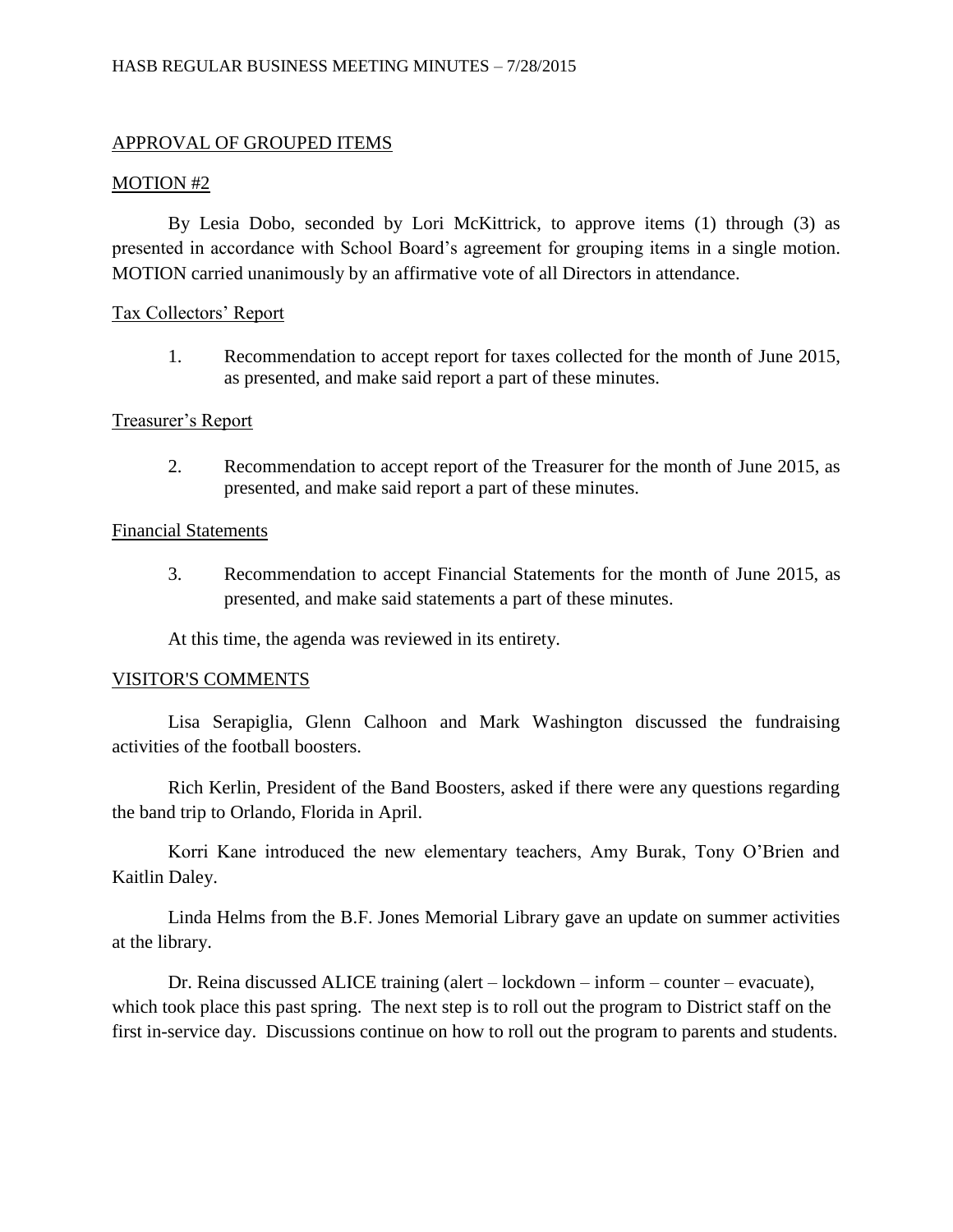At this time Mr. Bufalini asked that Committee discussion and recommendations begin.

### **Education/Curriculum/Instruction by Lesia Dobo, Chair**

### MOTION #3

By Lesia Dobo seconded by John Bowden to approve the 2015-2016 Senior High School Exam Schedule. MOTION carried unanimously by an affirmative vote of all Directors in attendance.

### APPROVAL OF GROUPED ITEMS

### MOTION #4

By Lesia Dobo, seconded by Rob Harmotto, to approve items 1 through 5 in accordance with School Board's agreement for grouping items in a single motion. MOTION carried unanimously by an affirmative vote of all Directors in attendance.

- 1. Contract renewal with Glade Run Lutheran Services to provide educational programming for students attending St. Stephens Academy for the 2015-2016 school year.
- 2. Contract with American Staffing Services, Inc. to provide nursing services on an as needed basis for the 2015-2016 school year.
- 3. Consulting Services Agreement with FAB Reporting Solutions LLC in the amount of \$15,000, effective September 1, 2015 through August 31, 2016.
- 4. Service Proposal with the Beaver Valley Intermediate Unit to provide ESL (English as a Second Language) Services for the 2015-2016 school year.
- 5. Service Agreement with the Watson Institute to provide educational, therapeutic and consulting services to the District for the 2015-2016 school year.

### MOTION #5

By Lesia Dobo seconded by Tony Guy, to approve the request of Nancy Daltorio for a sabbatical leave for the 2015-2016 school year. MOTION carried unanimously by an affirmative vote of all Directors in attendance.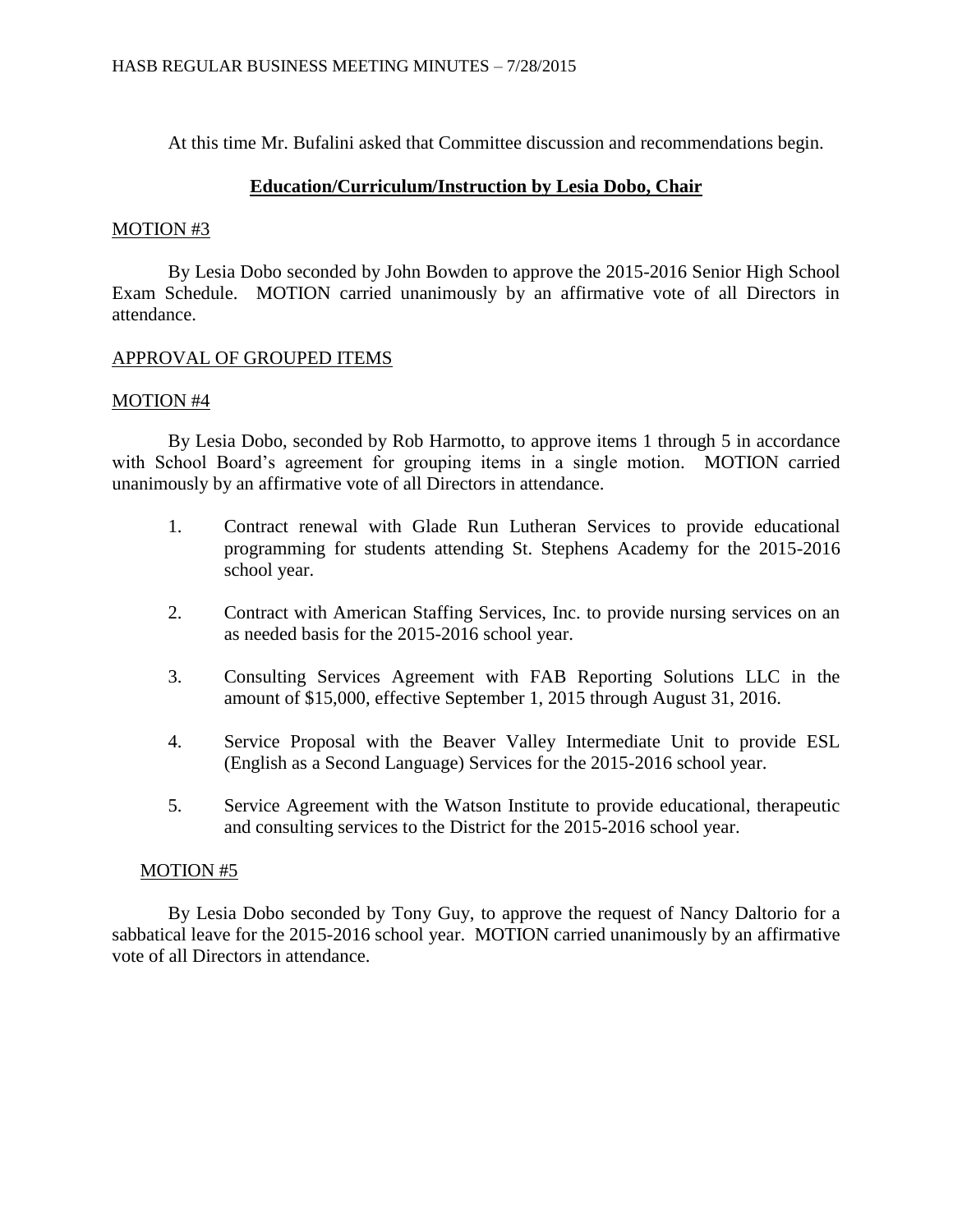### MOTION #6

By Lesia Dobo, seconded by Lori McKittrick, to approve items 1 and 2 in accordance with School Board's agreement for grouping items in a single motion. MOTION carried unanimously by an affirmative vote of all Directors in attendance.

- 1. Appointment of the following:
	- a. Dr. Moka as District Physician \$10 per exam;
	- b. Optometric Care as District Vision Examiner \$3.25 per exam; and
	- c. Dr. Timothy Ungarean to provide dental exams \$5 per exam.
- 2. Approve closing the following student activity club accounts and the transfer of balances into the Senior High Student Council Account:
	- a. Junior High Bowling Club \$15.17
	- b. Junior High Sign Language Club \$54.71

## MOTION #7

By Lesia Dobo seconded by Anna Segner, to approve the request of Alexis Graef to hold a toy drive at the elementary schools this fall to benefit Children's Hospital. This is Alexis' senior project. MOTION carried unanimously by an affirmative vote of all Directors in attendance.

## MOTION #8

By Lesia Dobo seconded by John Bowden, to approve the request of Kit Keiper for the Senior High Marching Band to travel to Orlando, Florida April 8, 2016 through April 12, 2016. MOTION carried unanimously by an affirmative vote of all Directors in attendance.

### MOTION #9

By Lesia Dobo seconded by Anna Segner, to approve the request of Mark Washington to conduct a program entitled "Coaching Boys Into Men", a violence prevention program for athletic coaches. MOTION carried unanimously by an affirmative vote of all Directors in attendance.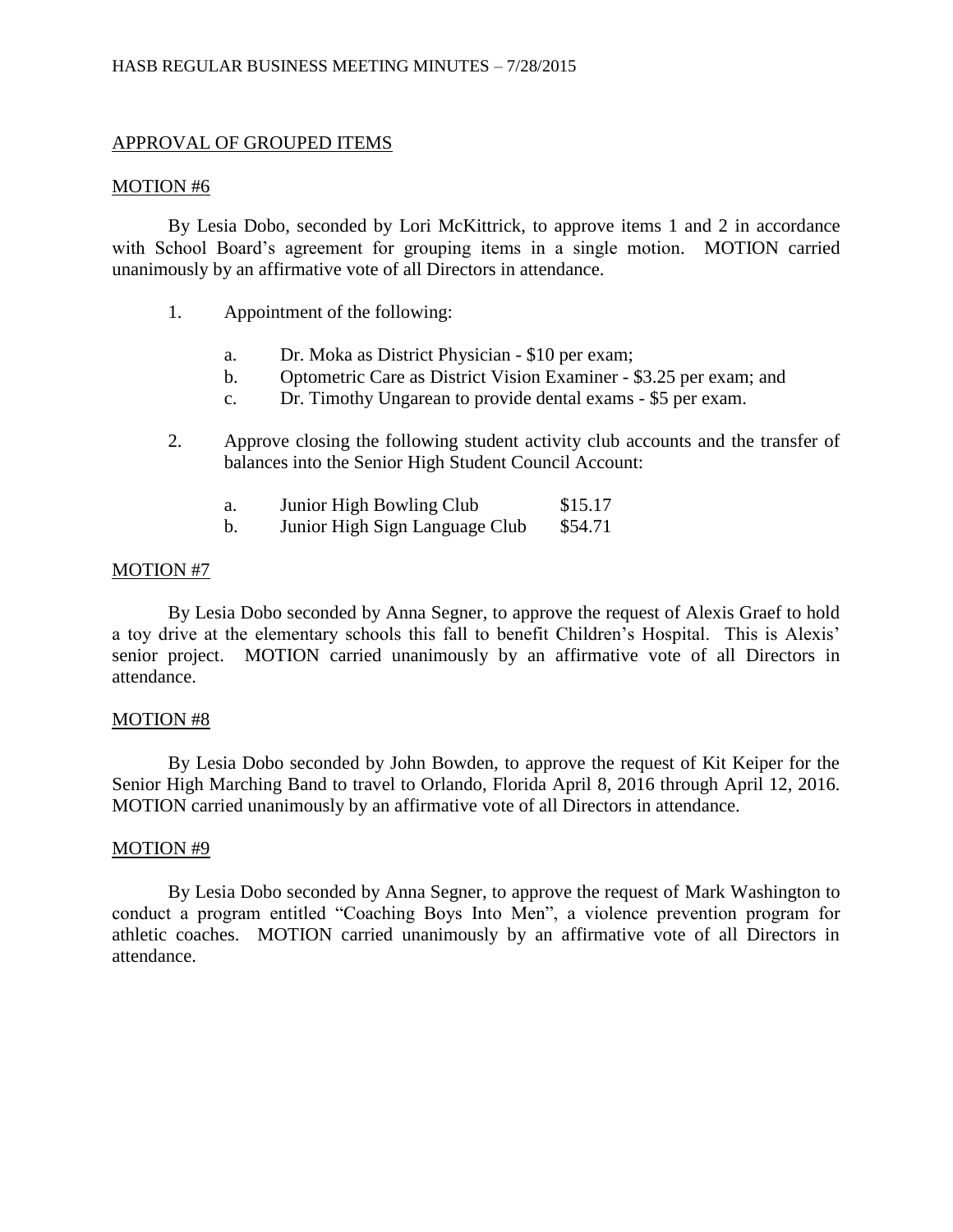### MOTION #10

By Lesia Dobo, seconded by Lori McKittrick, to approve items 1 through 8 in accordance with School Board's agreement for grouping items in a single motion. MOTION carried unanimously by an affirmative vote of all Directors in attendance.

- 1. Alexis Lavrich, a student at Robert Morris University, to fulfill a field experience placement at Hopewell Elementary School under the guidance of Cathy Radford and a student teacher placement at Margaret Ross Elementary School for eight weeks under the guidance of Laura Buchanan, and Hopewell Junior High School for eight weeks under the guidance of Aubre Lindner.
- 2. Tony Priore, a student at Robert Morris University, to fulfill a field experience placement at Margaret Ross Elementary School under the guidance of Kelly Pratte and a student teacher placement at Margaret Ross Elementary School for eight weeks under the guidance of Ciara Cutone, and Hopewell Junior High School for eight weeks under the guidance of Susan Harcar.
- 3. Breanna Berkshire, a student at Geneva College, to fulfill special education field experience placement at Hopewell Junior High School, under the guidance of Susan Burak.
- 4. Jeanna Postupac, a student at Geneva College, to fulfill special education field experience placement at Hopewell Junior High School, under the guidance of Arleen Tierney.
- 5. Christiana Phillips, a student at Geneva College, to fulfill student teacher placement at Hopewell Junior High School, under the guidance of Jessica Muller.
- 6. Alicia Dinell, a student at Clarion University, to fulfill student teacher placement at Hopewell Junior High School, under the guidance of Susan Harcar.
- 7. Holly Macbeth, a student at Slippery Rock University, to fulfill student teacher placement at Margaret Ross Elementary School, under the guidance of Patty Jo Glatz, and at Hopewell Junior High School, under the guidance of Aubre Lindner.
- 8. Kim Guyaux, a student at Grand Canyon University, to fulfil a student teacher placement at Hopewell High School, under the guidance of Rosetta Dufalla and Martin Byrnes.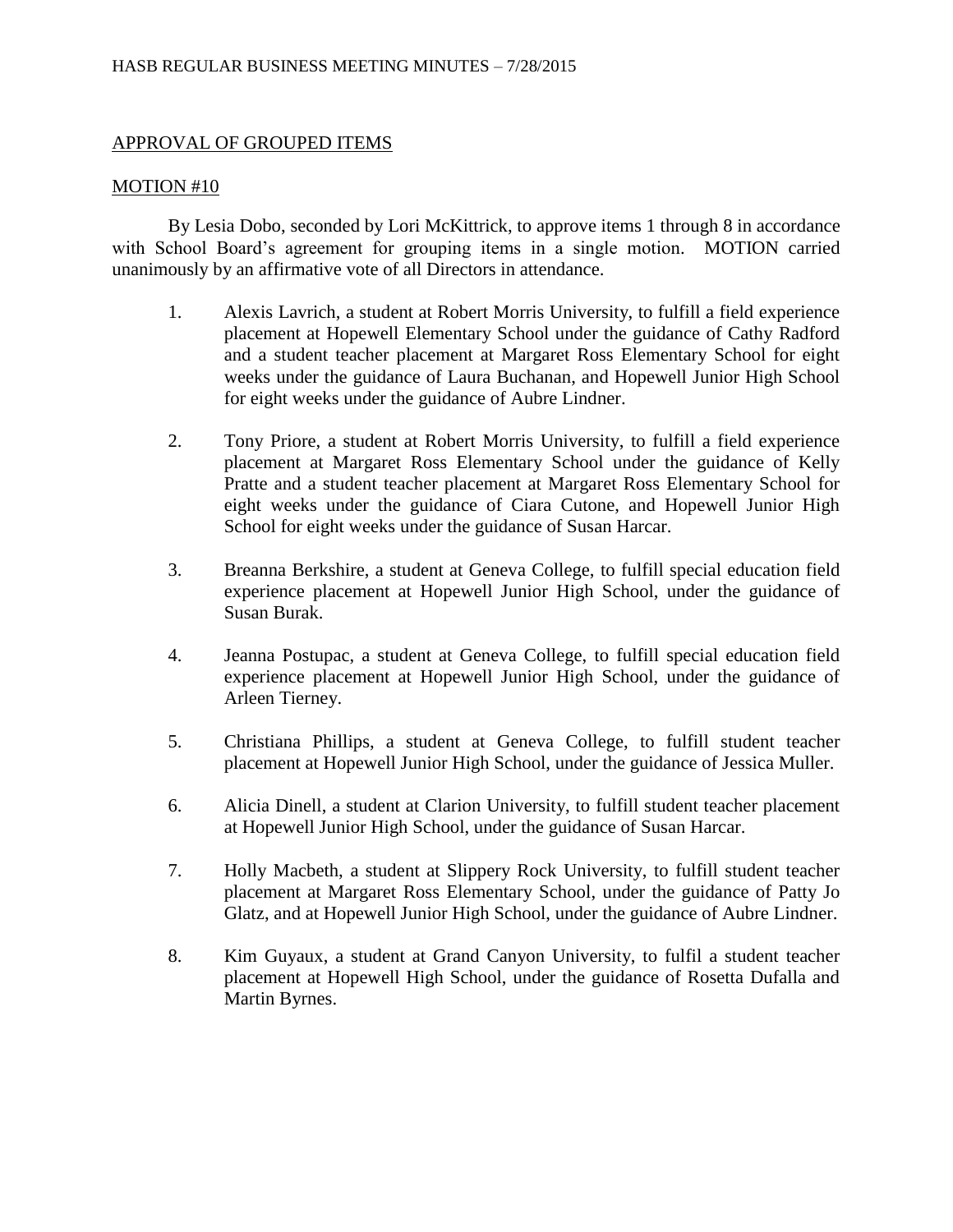### MOTION #11

By Lesia Dobo seconded by Lori McKittrick, to approve the request of Ashley Uhrine to conduct a study with  $7<sup>th</sup>$  grade students on "how summarization affects student understanding in math class". MOTION carried unanimously by an affirmative vote of all Directors in attendance.

### **Athletics by Tony Guy**

#### MOTION #12

By Tony Guy, seconded by Anna Segner, to approve the employment of Tony Ciucci as football statistician for the 2015 season at a stipend of \$80 per game. MOTION carried unanimously by an affirmative vote of all Directors in attendance.

#### MOTION #13

By Tony Guy, seconded by Lori McKittrick, to approve the Agreement with Greater Pittsburgh Physical Therapy to provide assistant athletic trainer services supporting the District's Athletic Director/Trainer, Mr. Don Short, in the amount of \$18,000.00. MOTION carried unanimously by an affirmative vote of all Directors in attendance.

#### MOTION #14

By Tony Guy, seconded by Lesia Dobo, to approve the request from the Hopewell Vikings Football Boosters for Kenny Ross Toyota-Scion to display two new automobiles within Tony Dorsett Stadium during home football games during the 2015 football season. MOTION carried unanimously by an affirmative vote of all Directors in attendance.

### **Buildings and Grounds by Anna Segner, Chair**

#### MOTION #15

By Anna Segner, seconded by Lori McKittrick, to approve the request from the YMCA to operate an extended day childcare program at Hopewell Memorial Junior High School for the 2015-2016 school year. MOTION carried unanimously by an affirmative vote of all Directors in attendance.

#### MOTION #16

By Anna Segner, seconded by John Bowden, to approve the request from David Tadich for the use of the Junior High School baseball fields for the Serbian National Softball Tournament on August 1, 2015 from 9:30 a.m. until 7:00 p.m. MOTION carried unanimously by an affirmative vote of all Directors in attendance.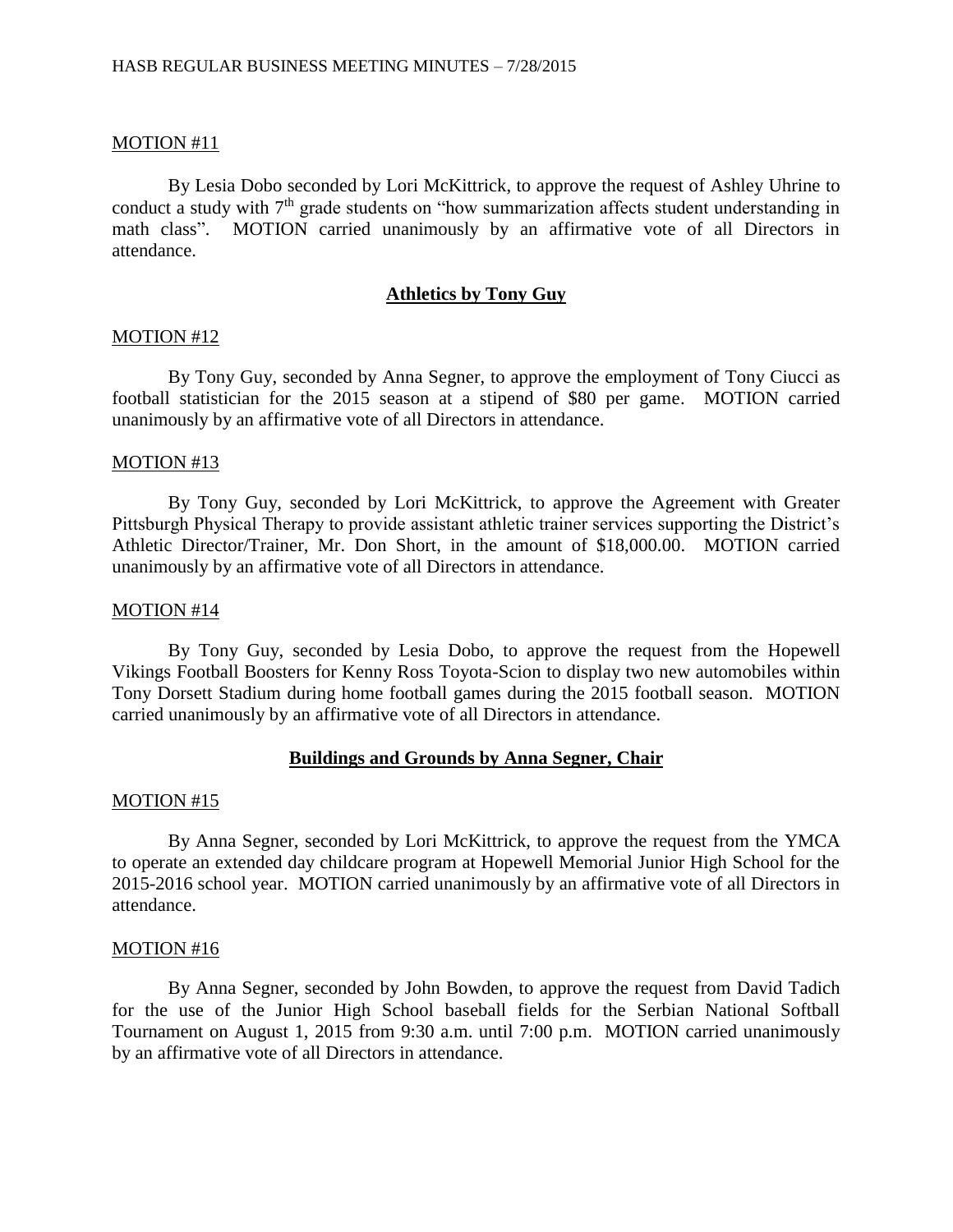## MOTION #17

By Anna Segner, seconded by Lesia Dobo, to approve the proposal from Foreman Architects for professional services with respect to the following: MOTION carried unanimously by an affirmative vote of all Directors in attendance.

- a. Senior High School Auditorium renovations; and
- b. Roof replacement and renovations to the bus garage.

## APPROVAL OF GROUPED ITEMS

### MOTION #18

By Anna Segner, seconded by Tony Guy, to approve items 1 and 2, as presented in accordance with School Board's agreement for grouping items in a single motion. MOTION carried unanimously by an affirmative vote of all Directors in attendance.

- 1. Request from the Hopewell Area Aqua Club to use the pool for practices and meets for the 2015-2016 season.
- 2. Request from Hopewell Youth Basketball to use Gym A at the Junior High School Monday through Friday from 6:30 p.m. until 8:30 p.m. and on Saturday from 8 a.m. until 12:00 p.m. from September through April for practice and games.

### MOTION #19

By Anna Segner, seconded by John Bowden, to approve the quote from Tudi Mechanical Systems in the amount of \$17,083.00 for three Transient Voltage Surge Protection Units at Hopewell Memorial Junior High School. MOTION carried unanimously by an affirmative vote of all Directors in attendance.

## **Finance and Budget by John Bowden, Chair**

## APPROVAL OF GROUPED ITEMS

### MOTION #20

By John Bowden, seconded by Anna Segner, to approve items (1) through (3) and to ratify item (4) as presented in accordance with School Board's agreement for grouping items in a single motion. MOTION carried unanimously by an affirmative roll call vote of all Directors in attendance.

- 1. General Fund List of Bills in the amount of \$540,081.22
- 2. Capital Reserve Fund payment in the amount of \$46,411.56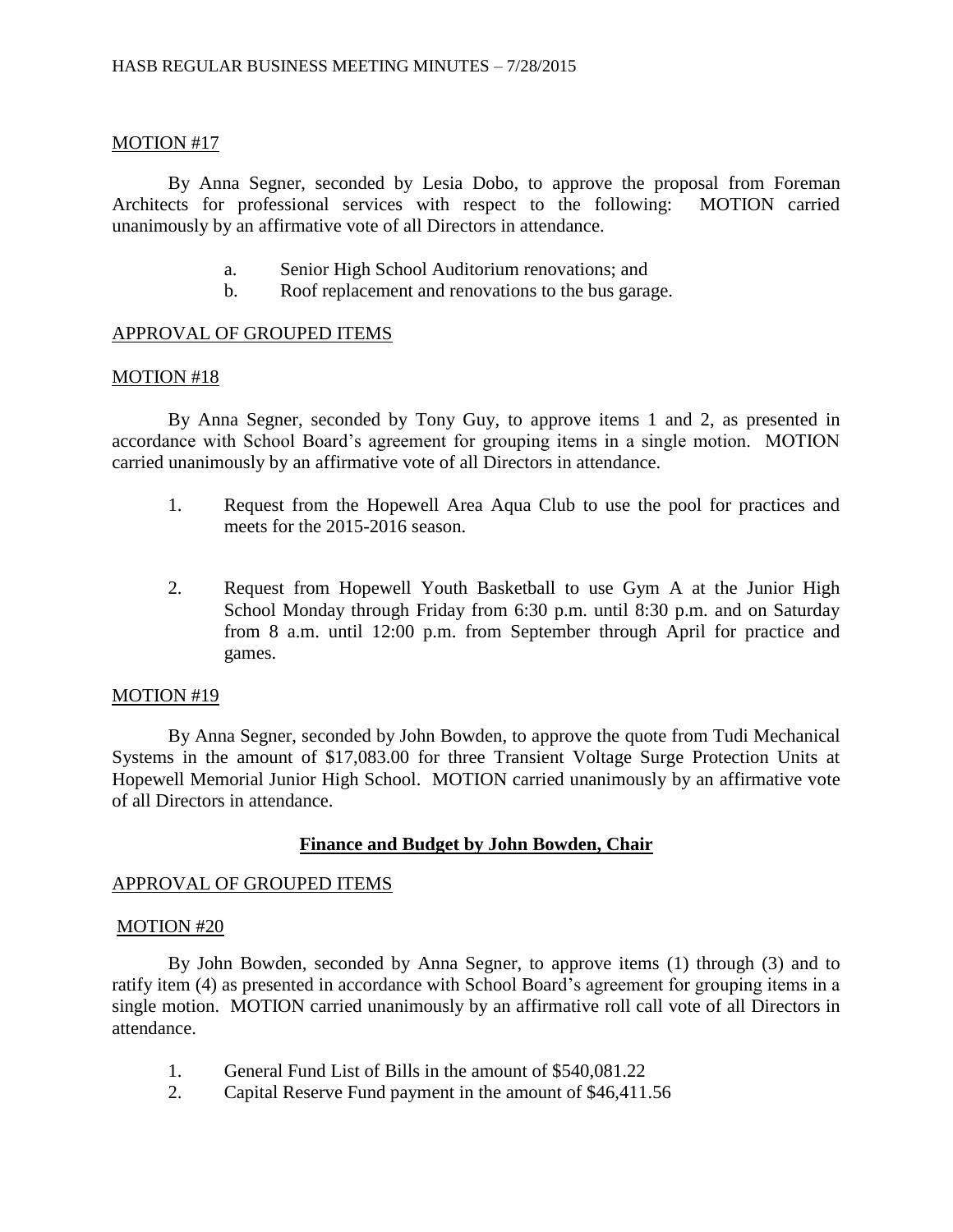- 3. Cafeteria Fund payments in the amount of \$778.21
- 4. General Fund payments in the amount of \$3,001,884.99

### MOTION #21

By John Bowden, seconded by Anna Segner, to approve items (1) through (4) as presented in accordance with School Board's agreement for grouping items in a single motion. MOTION carried unanimously by an affirmative call vote of all Directors in attendance.

1. Renew the following insurance coverage through PSBA Insurance Trust for the period July 1, 2015 through June 30, 2016:

| Privacy and Network Liability      | \$9,560   |
|------------------------------------|-----------|
| <b>School Leaders Liability</b>    | \$17,454  |
| General Liability/Excess Liability | \$110,443 |
| Automobile                         | \$41,952  |

- 2. Approve insurance coverage through HM Casualty to provide Workers Compensation insurance for the period of July 1, 2015 through June 30, 2016 at a cost of \$225,757.
- 3. Renew interscholastic athletic, voluntary, and catastrophic student accident insurance for the 2015-2016 school year through AG Administrators and PSBA at an annual premium of \$9,925.
- 4. Appointment of Mary Ellen Oros as deputy tax collector for Hopewell Township.

# **Nutrition and Food Services by Lori McKittrick, Chair**

### MOTION #22

By Lori McKittrick, seconded by Anna Segner, to approve the increase in meal prices for the 2015-2016 school year by \$.25 per tier. MOTION carried unanimously by an affirmative vote of all Directors in attendance.

- a. \$2.50 for secondary students; and
- b. \$2.25 for elementary students.

## MOTION #23

By Lori McKittrick, seconded by Tony Guy, to approve the purchase of meals by Our Lady of Fatima for the 2015-2016 school year. MOTION carried unanimously by an affirmative vote of all Directors in attendance.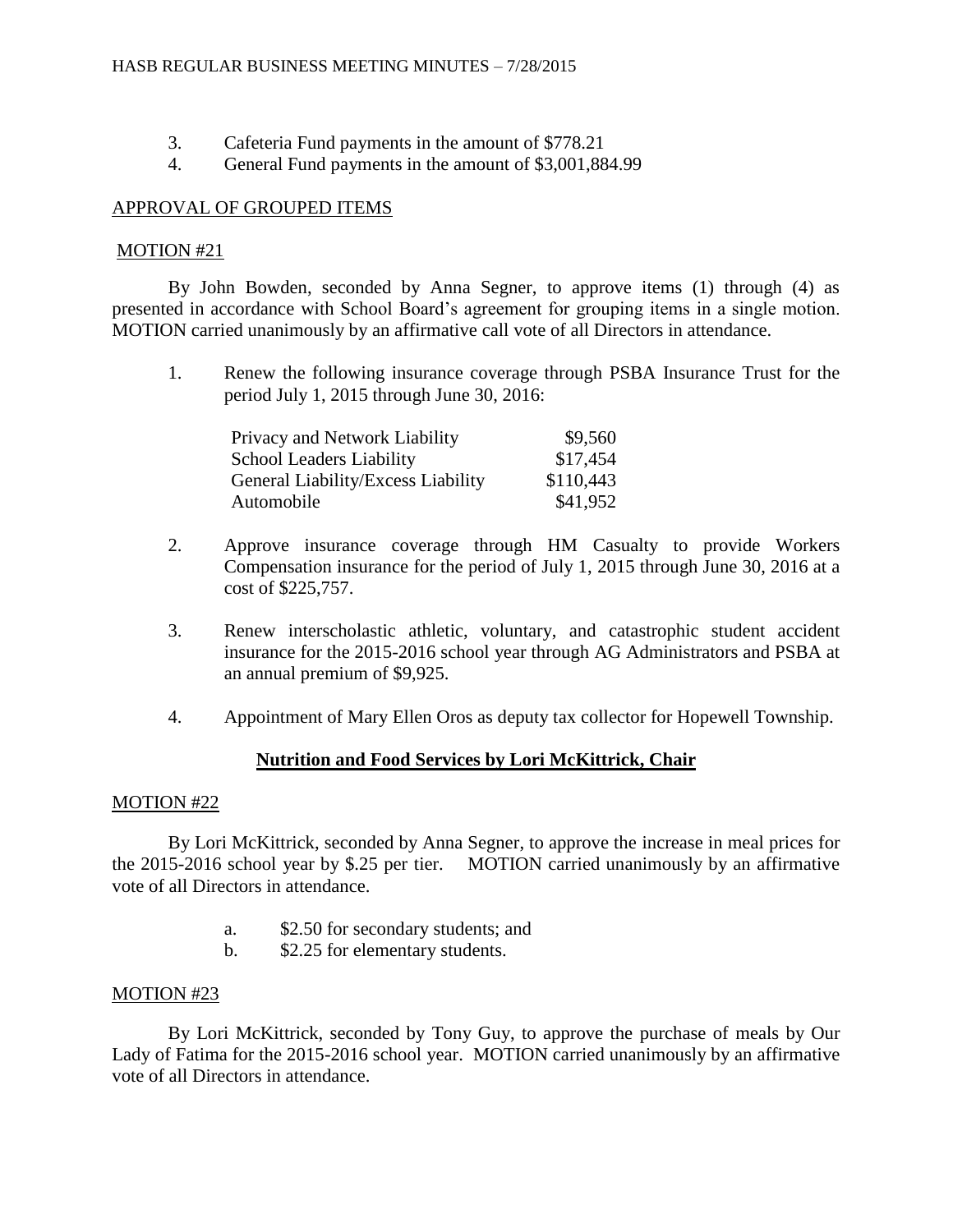## **Personnel by Rob Harmotto, Chair**

#### MOTION #24

By Rob Harmotto, seconded by Lesia Dobo, to approve the employment of Tonya O'Brien, 4th grade teacher at Margaret Ross Elementary School, at Step 1 of the bachelor's scale, effective August 24, 2015. MOTION carried unanimously by an affirmative roll call vote of all Directors in attendance.

### MOTION #25

By Rob Harmotto, seconded by Lori McKittrick, to approve the employment of Kaitlin Daley, Elementary Computer Technology teacher, at Step 1 of the bachelor's scale, effective August 24, 2015. MOTION carried unanimously by an affirmative roll call vote of all Directors in attendance.

### MOTION #26

By Rob Harmotto, seconded by John Bowden, to approve the employment of Amy Burak, 3<sup>rd</sup> grade teacher at Independence Elementary School, at Step 1 of the bachelor's scale, effective August 24, 2015. MOTION carried unanimously by an affirmative roll call vote of all Directors in attendance.

### MOTION #27

By Rob Harmotto, seconded by Lori McKittrick, to approve the employment of Sean Veights, math teacher at the Senior High School, at Step 1 of the bachelor's scale, effective August 24, 2015. MOTION carried unanimously by an affirmative roll call vote of all Directors in attendance.

### APPROVAL OF GROUPED ITEMS

### MOTION #28

By Rob Harmotto, seconded by Anna Segner, to approve items 1 through 9, as presented in accordance with School Board's agreement for grouping items in a single motion. MOTION carried unanimously by an affirmative vote of all Directors in attendance.

- 1. Resignation of Mike Cicone, wrestling coach, effective July 28, 2015.
- 2. Resignation of Megan Grabski, girls' soccer coach, effective July 28, 2015.
- 3. Resignation of Brittany Grabski, girls' soccer coach, effective July 28, 2015.
- 4. Resignation of Tiffany Wise, girls' soccer coach, effective July 28, 2015.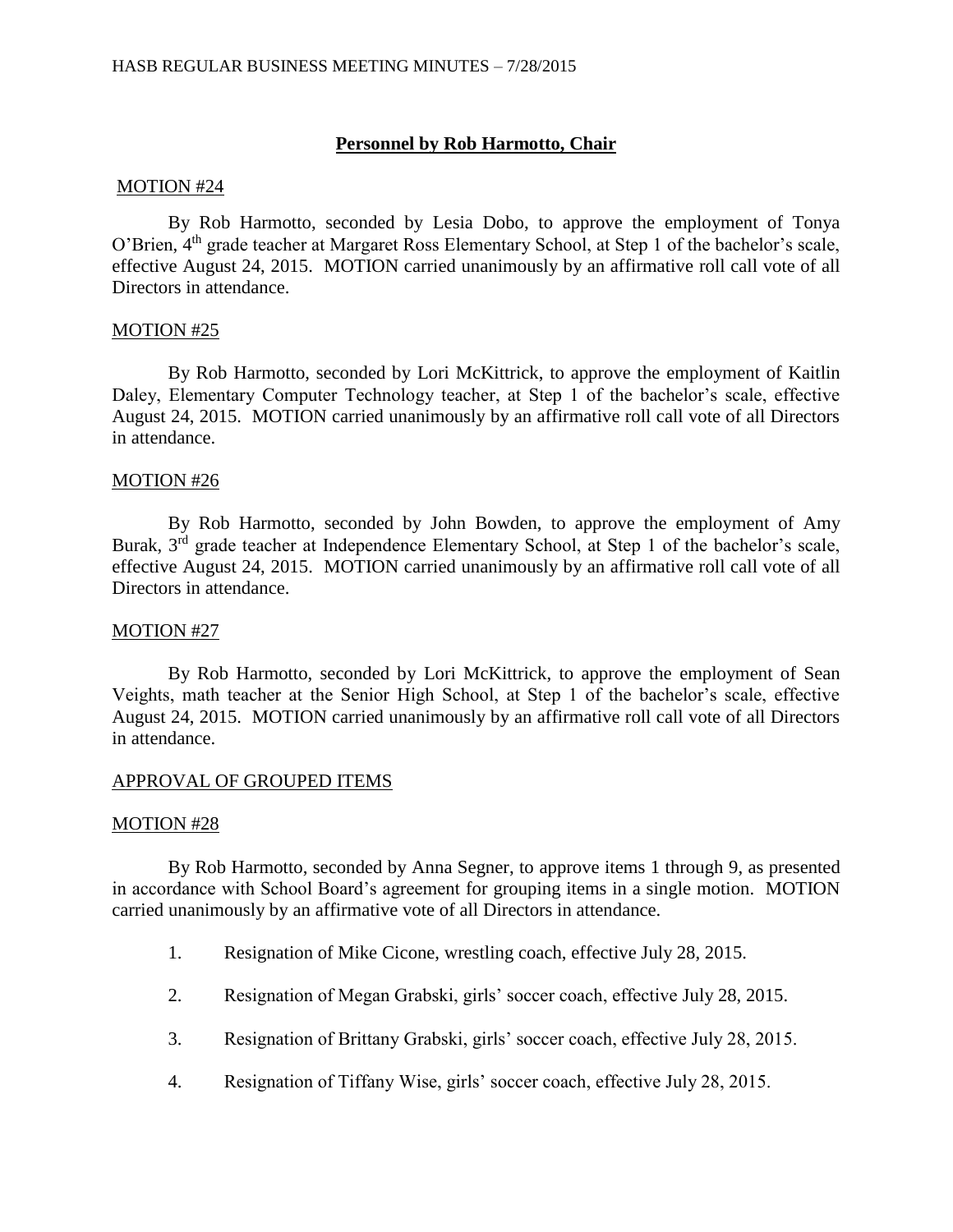- 5. Resignation for retirement of Robert Fodse, custodian, effective June 30, 2015.
- 6. Fall and winter coaches and salaries.
- 7. 2015-2016 recreation program.
- 8. Athletic Official Pay Scale for 2015-2016.

## Superintendent's Report

Dr. Reina welcomed the new employees to the District. He also said they were still in the process of filling a vacancy at the Senior High School.

Dr. Reina congratulated Robert Fodse on his retirement.

Dr. Reina said that Mr. Salopek had ended negotiations with the producers of Friday Night Tykes. Hopewell Youth Football will not be participating in the program.

Dr. Reina reported that they buildings are looking good and will be ready to go for the start of the school year.

## Solicitor's Report

Nothing to report.

## Unfinished Business

Nothing to report.

# Upcoming School Board Meetings

August 11, 2015, Regular Work Meeting, Central Administration August 25, 2015, Regular Business Meeting, Central Administration